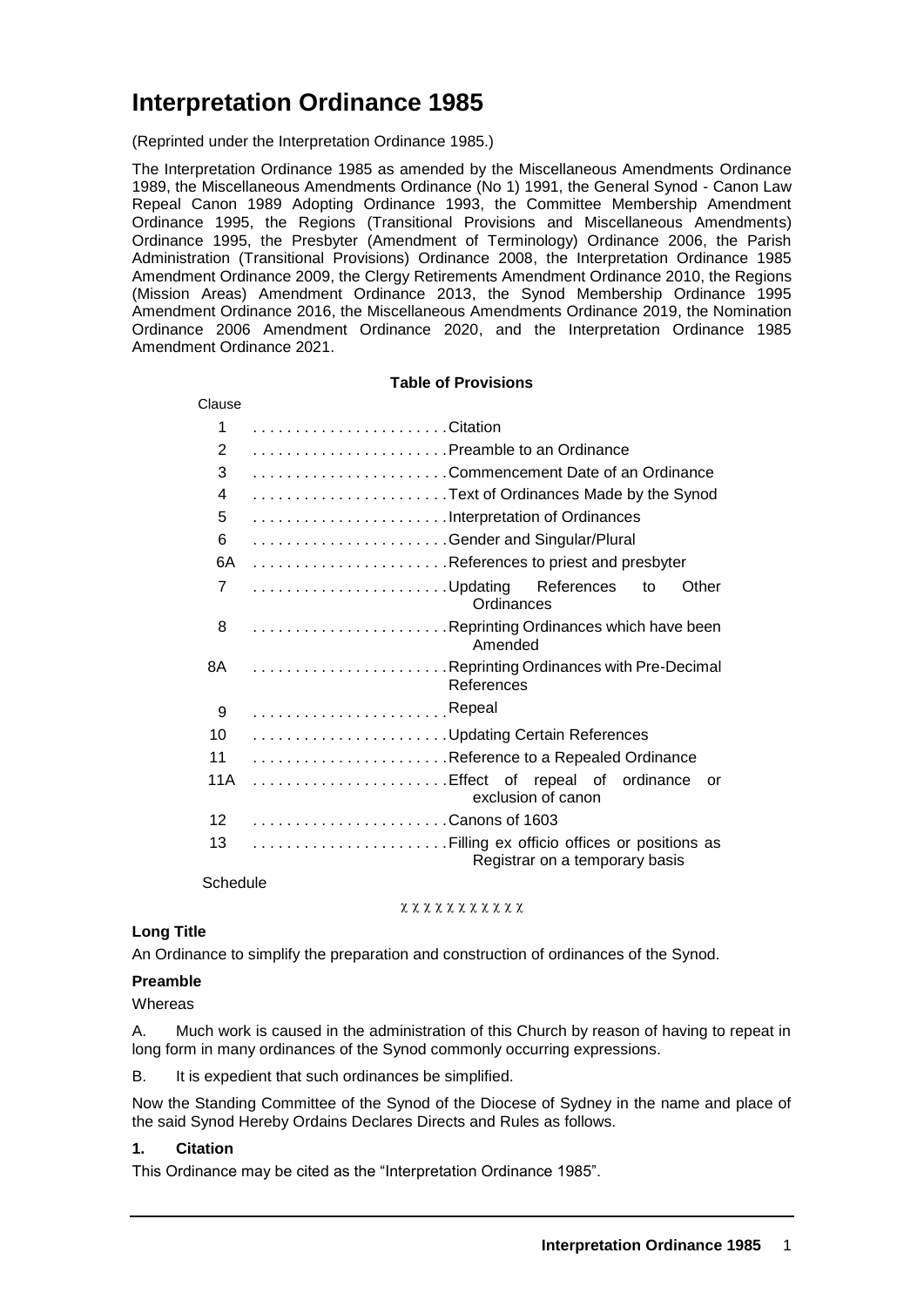# **2. Preamble to an Ordinance**

Except where expressly provided by some Act or ordinance, it shall not be necessary for any ordinance to have a preamble.

# **3. Commencement Date of an Ordinance**

Unless an ordinance otherwise provides it shall commence upon the date of receiving the Archbishop's assent.

# **4. Text of Ordinances Made by the Synod**

A copy of an ordinance as printed in a Year Book of the Diocese whether published before or after the coming into operation of the ordinance shall be presumed to contain the true text of a valid ordinance of the Synod of the Diocese, and the date of assent so published shall be presumed to be the actual date of assent.

# **5. Interpretation of Ordinances**

In all ordinances from time to time in force in the Diocese including ordinances enacted prior to the date of assent to this Ordinance, unless the contrary intention appears –

- (a) Definitions in the *Interpretation Act 1987* as from time to time in force shall apply.
- (b) Definitions in the *Parish Administration Ordinance 2008* as from time to time in force shall apply.
- (c) The words set out in the first Column of the Schedule to this Ordinance shall bear the meaning set out in the second Column of the Schedule.
- (d) The expression "insolvent under administration" has the same meaning as in the Corporations Law.

# **6. Gender and Singular/Plural**

In any ordinance unless the contrary intention appears words importing the masculine gender (other than a reference, however expressed, to a presbyter or bishop) shall include the feminine gender and the singular shall include the plural.

# **6A. References to priest and presbyter**

In all ordinances from time to time in force in the Diocese the words "priest" and "presbyter" are synonyms.

#### **7. Updating References to Other Ordinances**

(1) Where an Act or an ordinance or a provision of an Act or an ordinance is referred to in another ordinance and the Act, ordinance or provision so referred to has, at the time the reference is made, been amended or is subsequently amended, the reference extends to the Act, ordinance or provision as amended.

(2) Subclause (1) applies to a reference to an Act or ordinance made before or after the date of assent to this Ordinance and whether the reference is contained in an Act or ordinance made before or after the date.

#### **8. Reprinting Ordinances which have been Amended**

The Diocesan Secretary is authorised to reprint any ordinance which has been amended by a subsequent ordinance, in such a format as will best indicate to members of the Church the text of the ordinance as currently in force. The clause headings and the table of provisions of an ordinance and any notes in an ordinance are not part of the text of that ordinance.

#### **8A. Reprinting Ordinances with Pre-Decimal References**

(1) The Diocesan Secretary may reprint any ordinance which contains a reference to an amount of money in the currency provided for in the Acts repealed by section 7 (the "repealed Acts") of the *Currency Act 1965 (Cth)* (the "Currency Act").

(2) In reprinting an ordinance under subclause (1), the Diocesan Secretary may substitute a reference to the currency provided for in the repealed Acts for the corresponding amount of money in the currency provided for by the *Currency Act* calculated on the basis of the equivalents specified in subsection (4) of section 8 of that Act.

#### **9. Repeal**

The *Amendments Incorporation Ordinance 1947* is hereby repealed.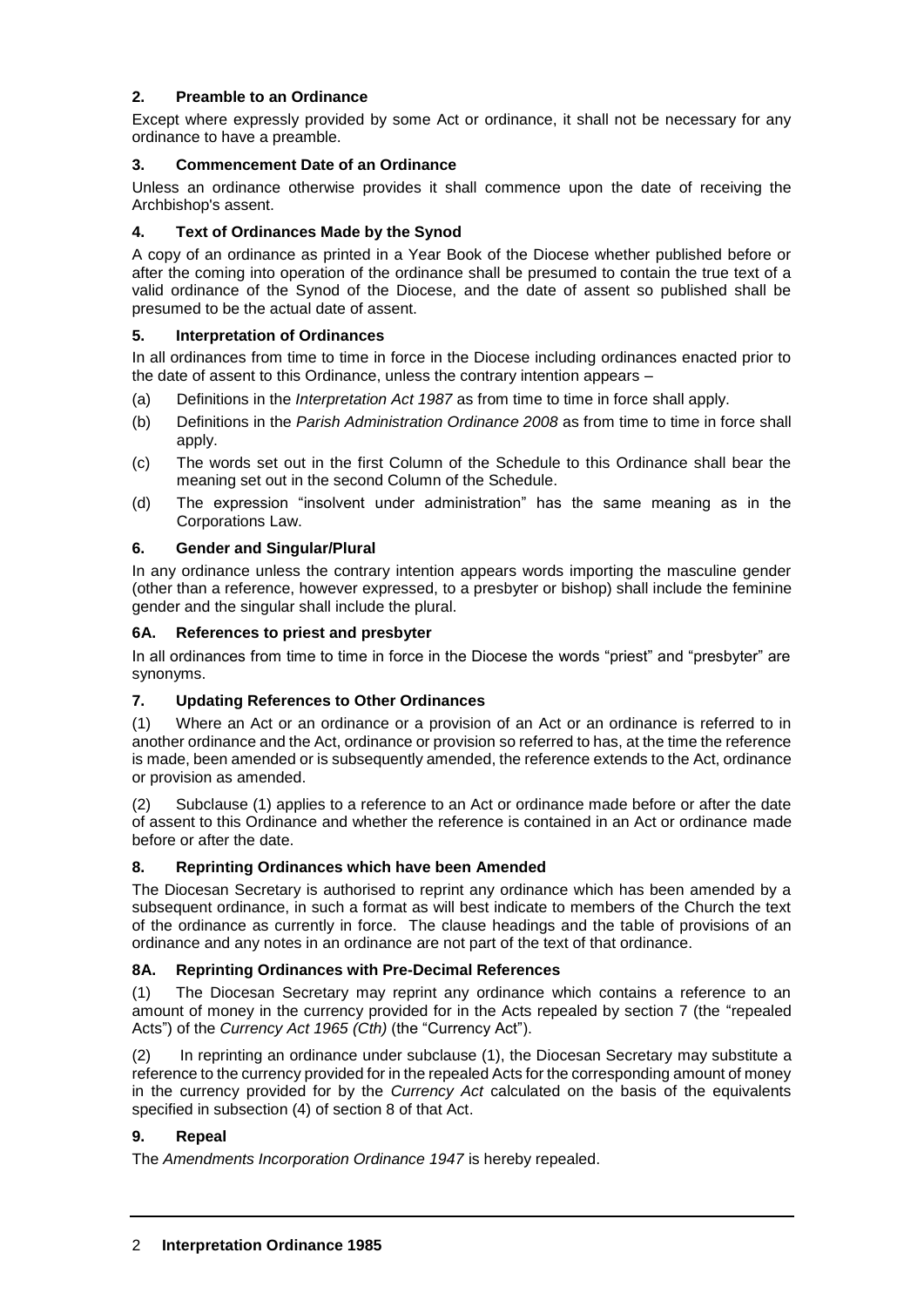# **10. Updating Certain References**

Where a reference in an Act or ordinance is (by or under any Act or ordinance) to be read or construed as, or taken to be, or deemed to be, or otherwise treated as, a reference to  $-$ 

- (a) an act, matter, person or thing; or
- (b) an act, matter, person or thing by a particular description or title;

the Diocesan Secretary may in reprinting an ordinance in which the first mentioned reference occurs make such amendments to the ordinance as –

- (c) will result in the omission from the ordinance of the first mentioned reference and, unless inappropriate, the substitution therefor of the second mentioned reference; and
- (d) are incidental to or consequential on the omission or substitution or both.

#### **11. Reference to a Repealed Ordinance**

A reference in an ordinance to an ordinance which has been repealed may be construed as a reference to which clause 10 applies and may be amended in accordance with clause 10.

#### **11A. Effect of repeal of ordinance or exclusion of canon**

The repeal of an ordinance, or part of an ordinance, or the exclusion of a canon of the General Synod by which previous law was repealed shall not have the effect of reviving the previous law without express words to that effect.

#### **12. Canons of 1603**

A reference in this or in any other ordinance to the Canons of 1603 is a reference to the Constitutions and Canons Ecclesiastical agreed upon by the bishops and clergy of the Province of Canterbury in the year of Our Lord 1603 and known as the Canons of 1603 and includes any amendments thereto having force or effect in any part of This Church in this Diocese.

#### **13. Filling ex officio offices or positions as Registrar on a temporary basis**

A person who performs the duties of the Registrar in the absence of the Registrar or as an Acting Registrar fills any office or position that is held by the Registrar ex officio, except if the person already holds an office or position in the relevant body in another capacity.

# **Schedule**

|                             |  | Archdeacon for Women's Ministry - The woman who is collated as an Archdeacon and<br>appointed by the Archbishop to an office with or including<br>responsibility for the oversight of women's ministry in the<br>Diocese. |
|-----------------------------|--|---------------------------------------------------------------------------------------------------------------------------------------------------------------------------------------------------------------------------|
| <b>Assistant Bishop</b>     |  | - A person who hold the office of an assistant bishop in the<br>Diocese.                                                                                                                                                  |
| <b>Bodies Corporate Act</b> |  | - Anglican Church of Australia (Bodies Corporate) Act 1938.                                                                                                                                                               |
| Chancellor                  |  | The person appointed by the Archbishop under his hand<br>and seal to be his Chancellor.                                                                                                                                   |
| Church trust property       |  | - The meaning ascribed to the phrase in Section 4 of the<br>Trust Property Act.                                                                                                                                           |
| Constitutions               |  | - The paragraphs of the Schedule to the Anglican Church of<br>Australia Constitutions Act 1902.                                                                                                                           |
| Dean                        |  | - The Rector of the Cathedral Church of St Andrew.                                                                                                                                                                        |
| Diocesan Secretary          |  | - The person appointed by the Standing Committee to be<br>the Secretary of the Standing Committee.                                                                                                                        |
| Diocese                     |  | The Diocese of Sydney.                                                                                                                                                                                                    |
| Finance and Loans Board     |  | - Sydney Church of England Finance and Loans Board.                                                                                                                                                                       |
| Metropolitan                |  | - The Archbishop of Sydney or in his absence or in the time<br>of a vacancy in the See, the senior Diocesan Bishop of the<br>Province according to Consecration.                                                          |
| <b>Mission Area</b>         |  | - Means a group of parishes designated from time to time<br>by the Archbishop as a Mission Area.                                                                                                                          |
| Lay Person                  |  | Means a person who is not at the relevant time -                                                                                                                                                                          |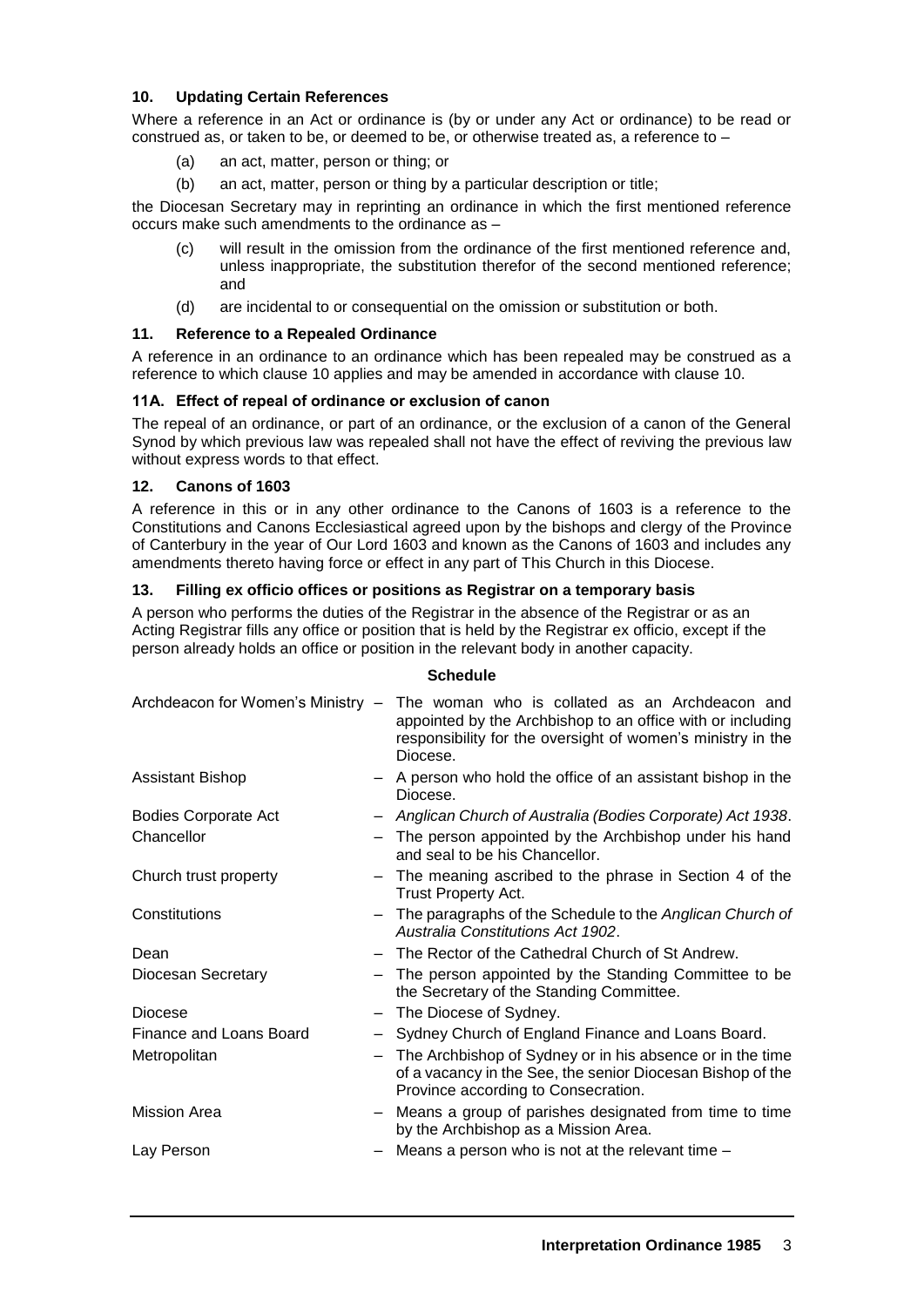|                           |                          | a)<br>b)                | ordained as a bishop, presbyter or deacon by<br>a bishop of -<br>(i)<br>the Anglican Church of Australia,<br>a Church in communion with the<br>(ii)<br>Anglican Church of Australia, or<br>a Church that is recognised as an<br>(iii)<br>Anglican Church by the Synod of the<br>Diocese of Sydney, or<br>received into an order of ministry of the<br>Anglican Church of Australia by a bishop of<br>Anglican Church of Australia in<br>the<br>accordance with the law of the Anglican<br>Church of Australia, |
|---------------------------|--------------------------|-------------------------|----------------------------------------------------------------------------------------------------------------------------------------------------------------------------------------------------------------------------------------------------------------------------------------------------------------------------------------------------------------------------------------------------------------------------------------------------------------------------------------------------------------|
| <b>Parish Council</b>     |                          | Archbishop-in-Council.  | - Includes the chapter of St Andrew's Cathedral for the<br>purposes of a particular Ordinance, if so determined by the                                                                                                                                                                                                                                                                                                                                                                                         |
| <b>Property Trust</b>     | $\qquad \qquad -$        |                         | Anglican Church Property Trust Diocese of Sydney.                                                                                                                                                                                                                                                                                                                                                                                                                                                              |
| Province                  | $-$                      | <b>Dioceses</b>         | The Province of New South Wales consisting of the<br>Sydney,<br>Newcastle,<br>οf<br>Bathurst.<br>Canberra/Goulburn, Armidale, Grafton and Riverina.                                                                                                                                                                                                                                                                                                                                                            |
| Rector                    |                          |                         | A presbyter having a separate cure of souls in charge of a<br>parish by whatever name called, and includes the Dean of<br>Sydney for the purposes of a particular Ordinance, if so<br>determined by the Archbishop in Council.                                                                                                                                                                                                                                                                                 |
| Region                    |                          | Regions Ordinance 1995. | - A part of the Diocese designated as a Region under the                                                                                                                                                                                                                                                                                                                                                                                                                                                       |
| Regional Archdeacon       |                          |                         | - An Archdeacon who has jurisdiction of a Region.                                                                                                                                                                                                                                                                                                                                                                                                                                                              |
| Regional Bishop           |                          |                         | - An Assistant Bishop who has the episcopal oversight of a<br>Region or where the Archbishop has the episcopal<br>oversight of a region, the Archbishop.                                                                                                                                                                                                                                                                                                                                                       |
| <b>Regional Council</b>   |                          | Ordinance 1995.         | The council of a Region constituted under the Regions                                                                                                                                                                                                                                                                                                                                                                                                                                                          |
| Registrar                 |                          |                         | The person appointed by the Archbishop under his hand<br>and seal to be Registrar of the Diocese, or in the<br>Registrar's absence the person appointed by the<br>Archbishop to perform the duties of the Registrar either in<br>the Registrar's absence or as the Deputy Registrar, or if<br>there is a vacancy in the position of Registrar the person<br>appointed by the Archbishop as the Acting Registrar.                                                                                               |
| <b>Standing Committee</b> | $\overline{\phantom{0}}$ |                         | The Committee appointed pursuant to the Standing<br>Committee Ordinance 1897.                                                                                                                                                                                                                                                                                                                                                                                                                                  |
| The 1961 Constitutions    | -                        |                         | The Anglican Church of Australia Constitution Act 1961.                                                                                                                                                                                                                                                                                                                                                                                                                                                        |
| The 1902 Constitutions    |                          |                         | Anglican Church of Australia Constitutions Act 1902.                                                                                                                                                                                                                                                                                                                                                                                                                                                           |
| This Church               |                          |                         | The Anglican Church of Australia.                                                                                                                                                                                                                                                                                                                                                                                                                                                                              |
| <b>Trust Property Act</b> |                          |                         | Anglican Church of Australia Trust Property Act 1917.                                                                                                                                                                                                                                                                                                                                                                                                                                                          |
| Wardens                   | —                        | Archbishop in Council.  | Includes the Chapter of St Andrew's Cathedral for the<br>purposes of a particular Ordinance, if so determined by the                                                                                                                                                                                                                                                                                                                                                                                           |

# **Table of Amendments**

| Clause 5  | Amended by Ordinances Nos 32, 1989 and 23, 1995 and in accordance with<br>clause 10 of this Ordinance. Amended by Ordinance No 28, 2008. |
|-----------|------------------------------------------------------------------------------------------------------------------------------------------|
| Clause 6  | Amended by Ordinance No 10, 2021.                                                                                                        |
| Clause 6A | Inserted by Ordinance No 16, 2006.                                                                                                       |
| Clause 8  | Amended by Ordinances Nos 37, 1991 and 26, 2010.                                                                                         |
| Clause 8A | Inserted by Ordinance No 9, 2019.                                                                                                        |